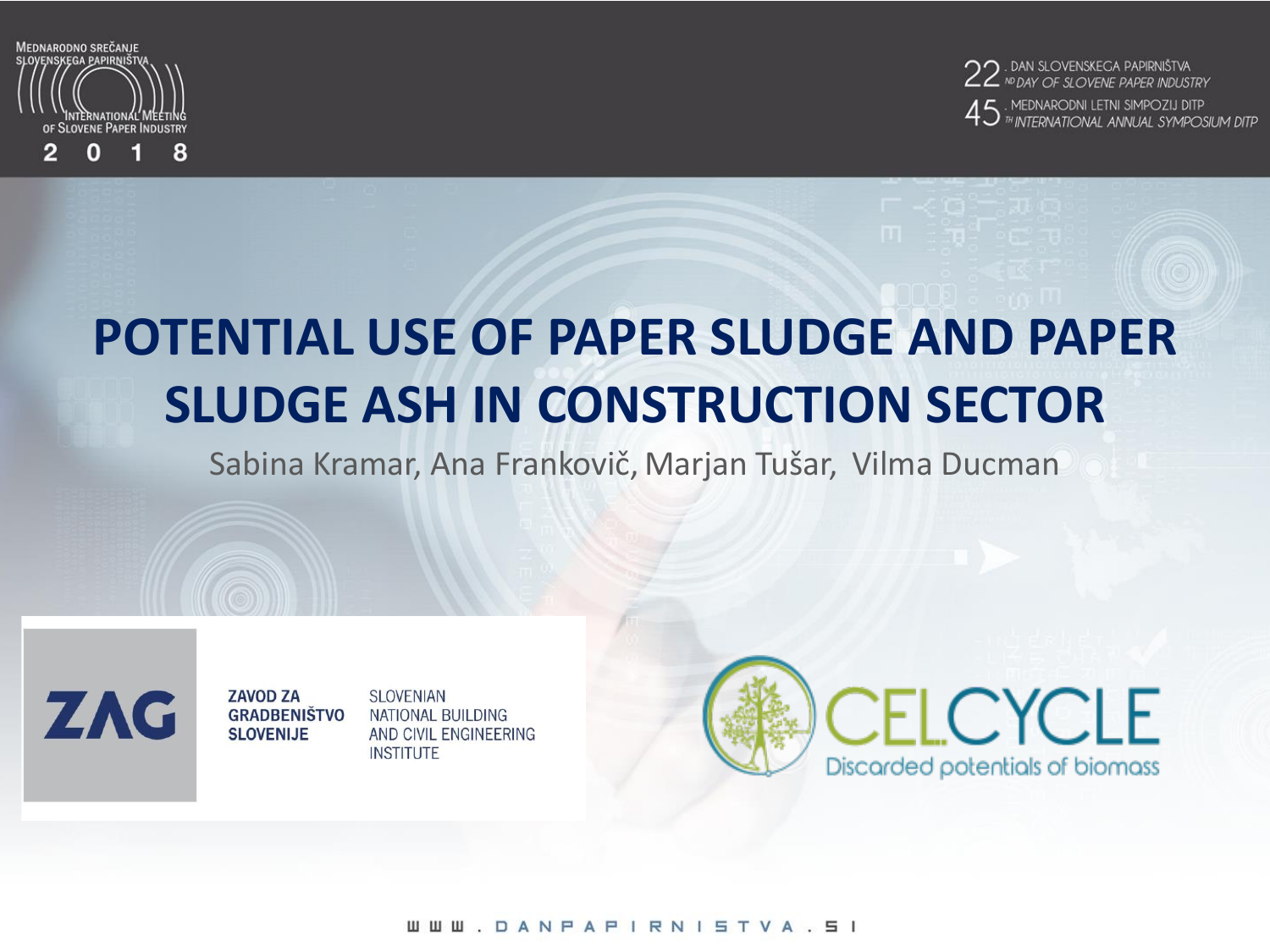

DAN SLOVENSKEGA PAPIRNIŠTVA ■ NDAY OF SLOVENE PAPER INDUSTRY MEDNARODNI LETNI SIMPOZIJ DITP **ITERNATIONAL ANNUAL SYMPOSIUM DITP** 

## Purpose of research:

*The possibilities of using paper sludge and paper sludge ash (waste from the paper industry) in different construction products.* 

### *OUR WORK:*

- *Two types of paper sludge and paper sludge ash were characterized to determine the chemical and mineralogical composition and selected physical properties.*
- *Research of potential use of paper sludge and paper sludge ash in clay based sector.*
- *Research of potential use of paper sludge ash as additive in asphalt mixtures.*
- *Research of potential use of paper sludge ash as additive or filler in mortars/concrete.*







#### WW.DANPAPIRNISTVA.SI